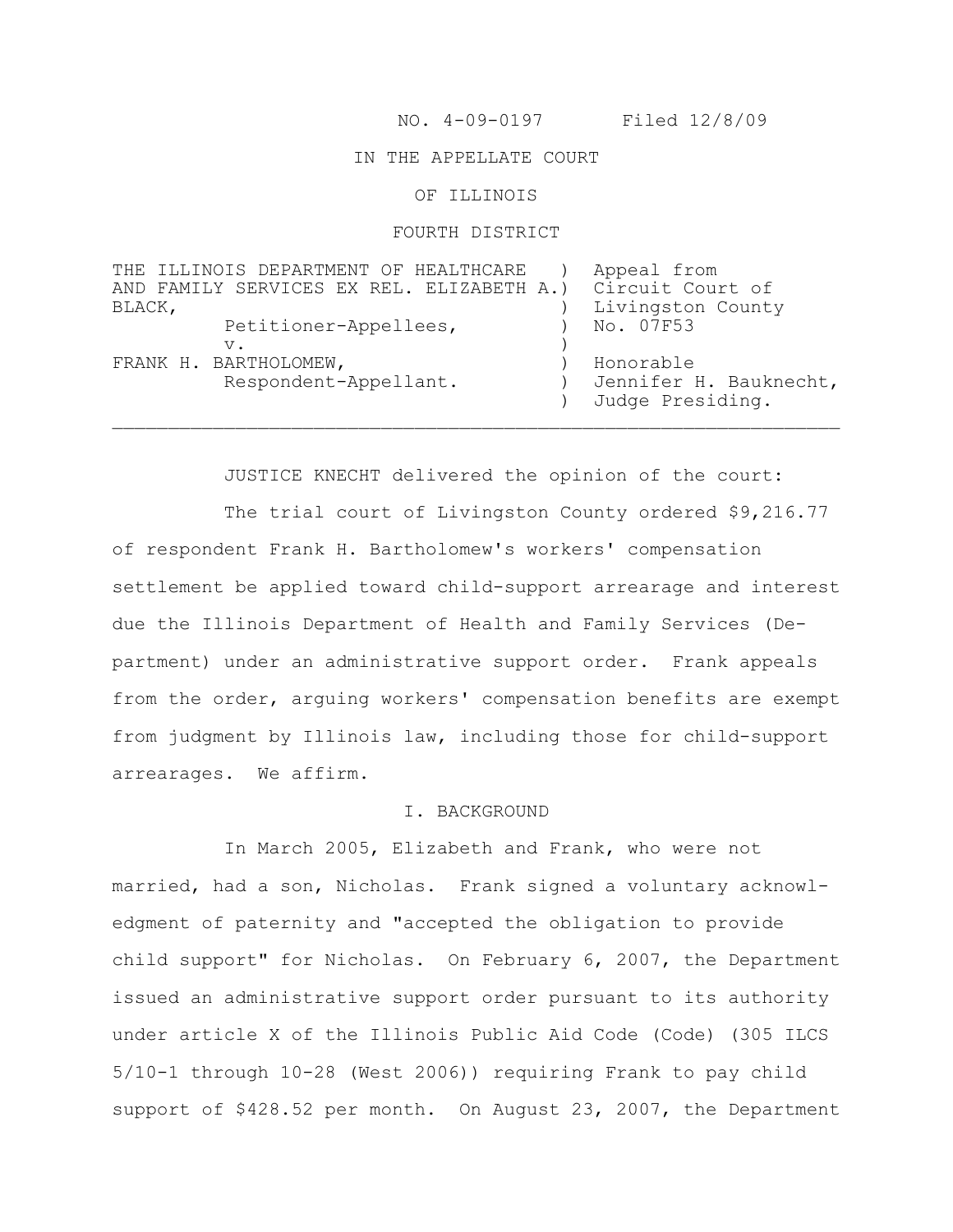issued an income-withholding notice to Frank's employer ordering it to withhold \$428.52 per month for current child support, as well as \$85.70 per month toward a delinquency of \$6,602.34.

On October 23, 2007, Elizabeth filed a petition to establish the existence of a father-child relationship and for other relief. With her petition, Elizabeth provided a copy of the voluntary acknowledgment of paternity, the administrative support order, and the income-withholding notice and alleged Frank had filed a workers' compensation claim and was awaiting settlement. She asked the trial court to adjudicate Frank the father of Nicholas, order him to pay child support, prohibit him from dissipating any workers' compensation settlement, and grant her 20% of any such settlement as current child support.

On January 3, 2008, the trial court held a hearing on Elizabeth's petition. Frank failed to appear. On January 7, 2008, the court entered an order finding Frank the father of Nicholas, ordered him to pay child support pursuant to the administrative order, ordered Frank not to dissipate any of his workers' compensation settlement without court order, and determined Elizabeth should receive 20% of the net settlement in addition to the child-support arrearage already owed her, which amounted to \$6,602.34 as of August 23, 2007.

On January 28, 2008, Frank filed a motion to vacate the part of the trial court's order requiring payment of past-due support from his settlement, arguing such payment was barred by section 21 of the Illinois Workers' Compensation Act (Act) (820

 $- 2 -$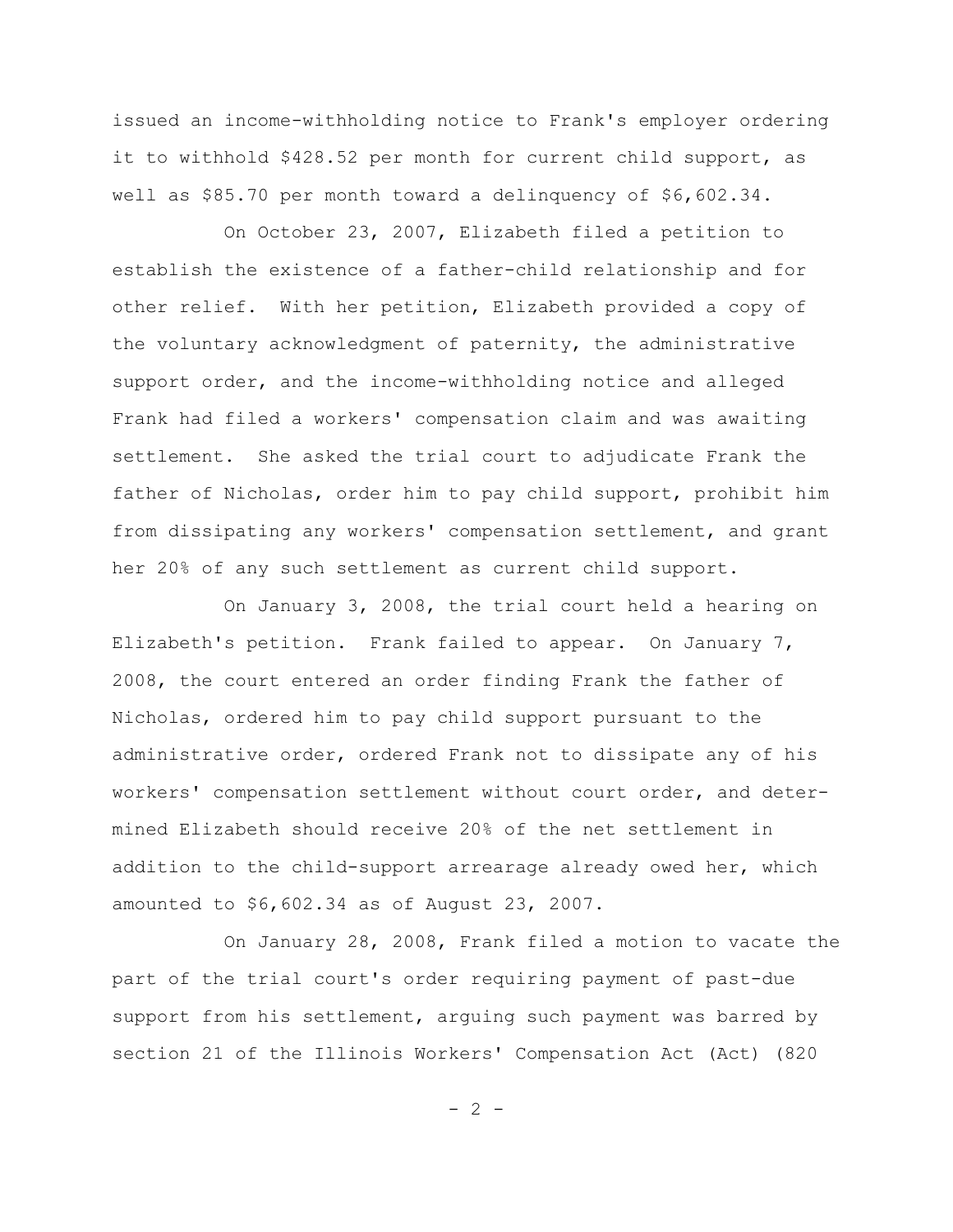ILCS 305/21 (West 2008)), which prohibited workers' compensation awards from "be[ing] held liable in any way for any lien, debt, penalty[,] or damages." On April 1, 2008, the court entered an amended order requiring Frank to place his settlement funds in trust until further order of the court determining the amount to be paid Elizabeth. The order further stated Elizabeth was entitled to 20% of the net settlement because the settlement constituted income to Frank but no amount was to be held for payment of the arrearage.

Meanwhile, on February 8, 2008, the Department filed a complaint to enforce its administrative order, alleging as of November 30, 2007, Frank owed \$8,316.42 in past-due support and asked the trial court to order him to obey the terms of the administrative support order. On August 15, 2008, the court consolidated the enforcement complaint with Elizabeth's petition and entered an order requiring Frank to obey the administrative support order.

Thereafter, Frank received a workers' compensation settlement of \$175,000. On October 3, 2008, the trial court entered an agreed order distributing the settlement to Frank's counsel, Global Injury Funding, Elizabeth, and Frank. Elizabeth received \$20,473.51, which represented 20% of the net proceeds. Frank received \$72,677.27. The sum of \$9,216.77, representing the contested child-support arrearage plus interest, was held in trust pending further order of the court. The agreed order provided the distribution resolved any lien or claim by Elizabeth

- 3 -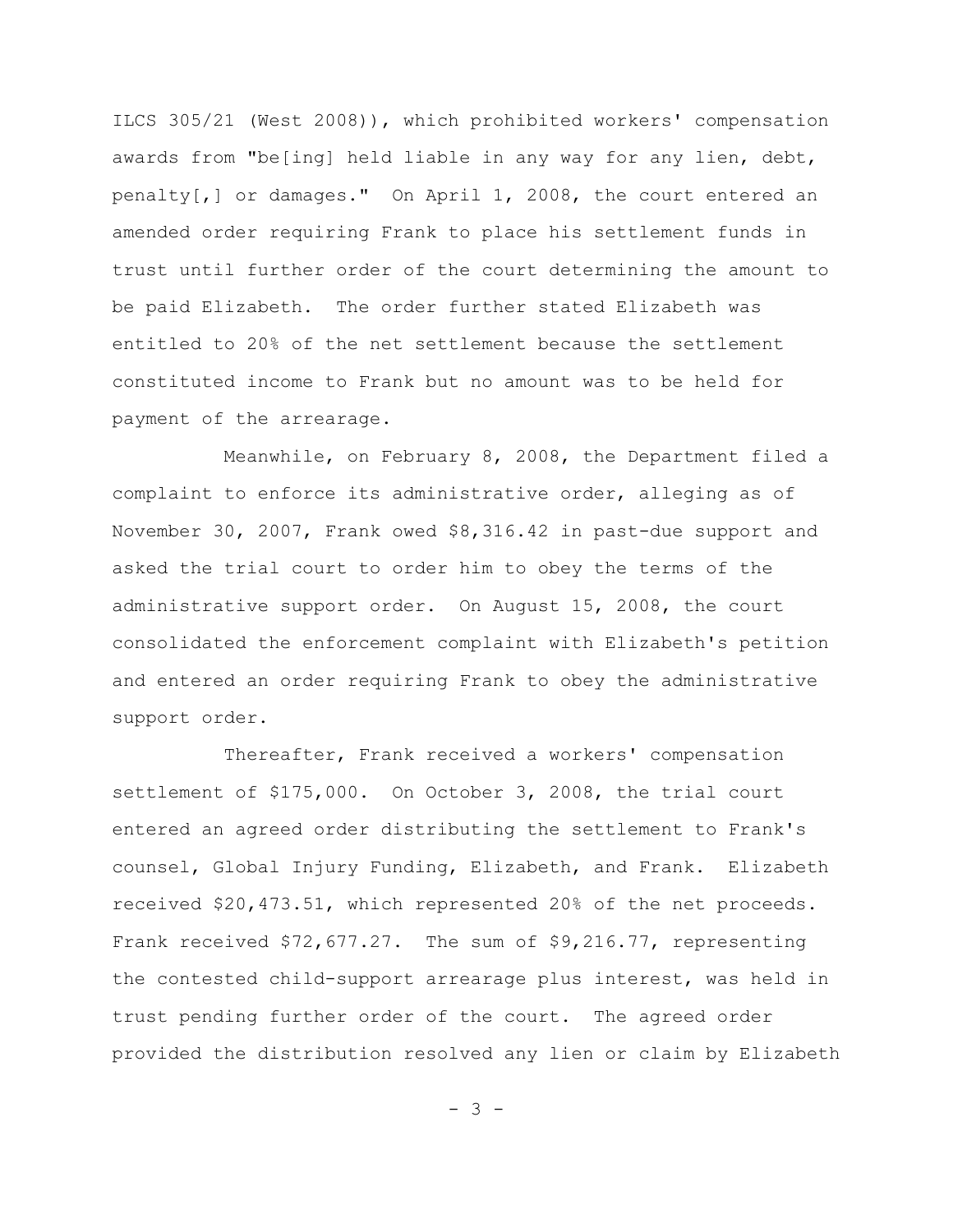and the Department against the settlement "except as to the pending claim related to the \$9,216.77" being held in trust. The order further stated it did not affect Frank's further obligation to pay child support pursuant to any support order.

On October 21, 2008, Frank moved the trial court to distribute the remaining \$9,216.77 to him, arguing again section 21 of the Act prohibited application of the settlement proceeds toward past-due child support. On December 9, 2008, the Department filed a petition for adjudication of indirect civil contempt, alleging Frank had failed to comply with the court's August 15 order to obey the administrative support order and he was in arrears \$8,692.29 as of November 30, 2008, plus interest. That same day, the court entered an order to show cause.

On December 15, 2008, the Department filed a memorandum responding to Frank's motion for distribution. The Department argued, notwithstanding the provisions of section 21 of the Act (820 ILCS 305/21 (West 2008)), Illinois law and public policy allowed the court to apply proceeds from a workers' compensation settlement toward a child-support arrearage. Frank filed a response, arguing the plain language of section 21 prohibited such use of settlement funds.

On January 9, 2009, following a hearing that was not transcribed, the trial court entered a docket order finding a child-support arrearage "of \$8,692.29 in principal and interest due and owing and further order[ing] that the funds being withheld in the amt  $[sic]$  of \$9,216.77 shall be applied toward the

 $- 4 -$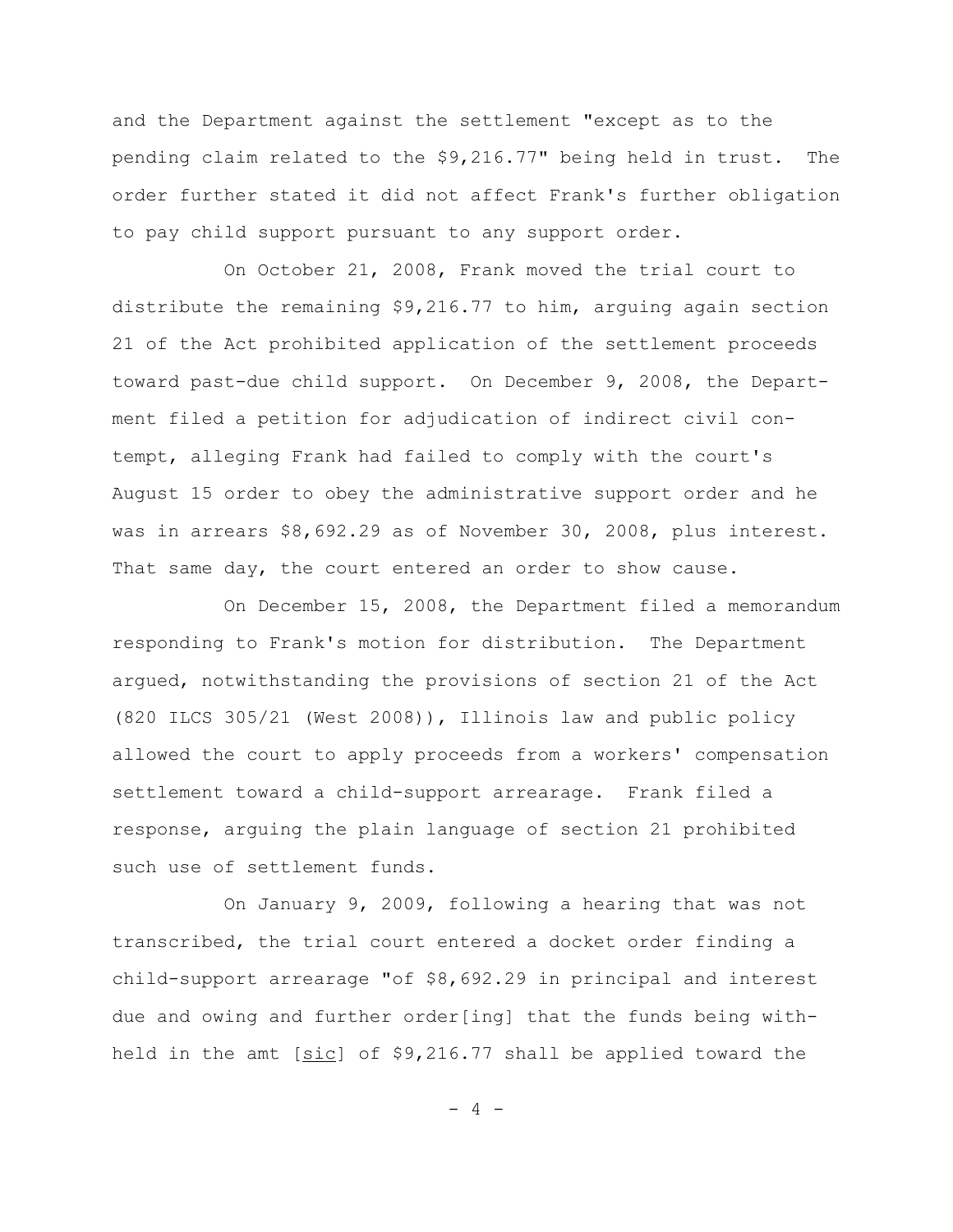arrears and interest."

On January 20, 2009, the Department filed a motion to modify the order because the arrearage finding was incomplete. On February 27, 2009, the trial court entered a modified order stating Frank was in arrears in child support in the amount of \$8,692.29 plus accrued interest of \$1,325.47 as of November 30, 2008, and the funds previously ordered to be held in trust in the amount of \$9,216.77 shall be applied toward the child-support arrearage and interest due under the administrative support order. Frank appeals from the court's orders.

### II. ANALYSIS

Frank makes no objection to the use of his workers' compensation settlement to pay current child support. He argues, however, a request for payment of an arrearage pursuant to a child-support lien for payment of a past-due support obligation is a debt that is barred from collection from his compensation settlement. Frank argues workers' compensation benefits are exempt from judicial process for child-support arrearages. Section 21 of the Act provides, in pertinent part, as follows:

> "No payment, claim, award[,] or decision under this Act shall be assignable or subject to any lien, attachment[,] or garnishment, or be held liable in any way for any lien, debt, penalty[,] or damages." 820 ILCS 305/21 (West 2008).

Frank relies on In re Marriage of Brand, 123 Ill. App.

 $-5 -$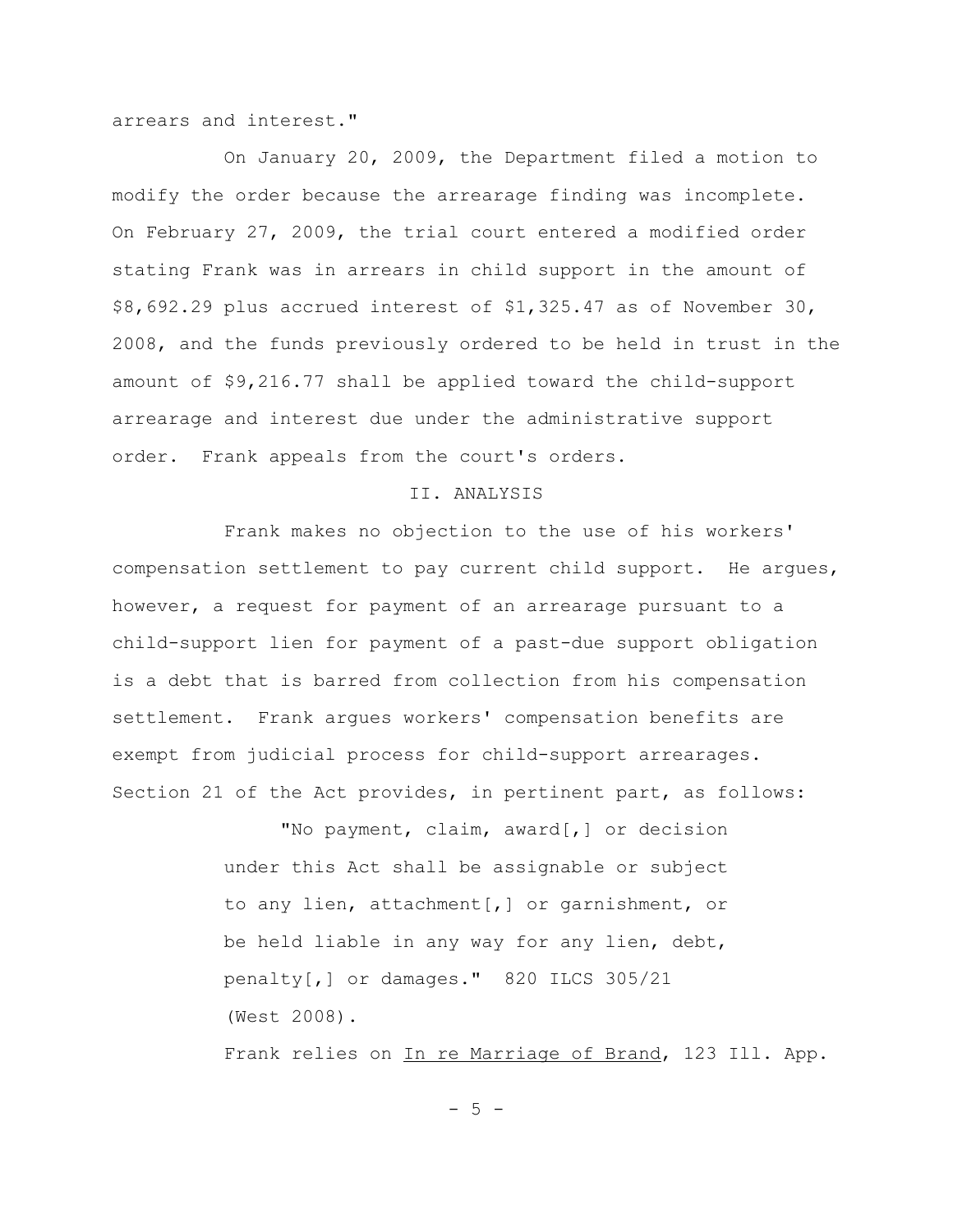3d 1047, 1051, 463 N.E.2d 1037, 1040 (1984), where this court held the provisions of section 21 of the Act did not prevent workers' compensation benefits from being available for the current expenses of the worker's family and this included courtordered child-support payments. The court also said in dicta, however, whether the compensation benefits were liable for a "debt" is a closer question and a substantial argument could be made they were if the benefits were being ordered to pay past-due support arrearages. Brand, 123 Ill. App. 3d at 1051, 463 N.E.2d at 1040.

The Department responds the trial court's order was proper based on the statutory exception to income exemptions for the collection of child support (750 ILCS 28/15(d) (West 2008)). We agree.

Interpretation of a statute is a question of law requiring de novo review. Peoples Bank v. Bromenn Healthcare Hospitals, 388 Ill. App. 3d 1097, 1100, 905 N.E.2d 339, 342 (2009). "'[T]he primary objective of this court when construing the meaning of a statute is to ascertain and give effect to the intent of the General Assembly.'" Peoples Bank, 388 Ill. App. 3d at 1100, 905 N.E.2d at 342, quoting Southern Illinoisan v. Illinois Department of Public Health, 218 Ill. 2d 390, 415, 844 N.E.2d 1, 14 (2006). When "a statute is susceptible of two interpretations, it becomes proper to examine sources other than its language for evidence of legislative intent." In re Marriage of Logston, 103 Ill. 2d 266, 279, 469 N.E.2d 167, 172 (1984).

- 6 -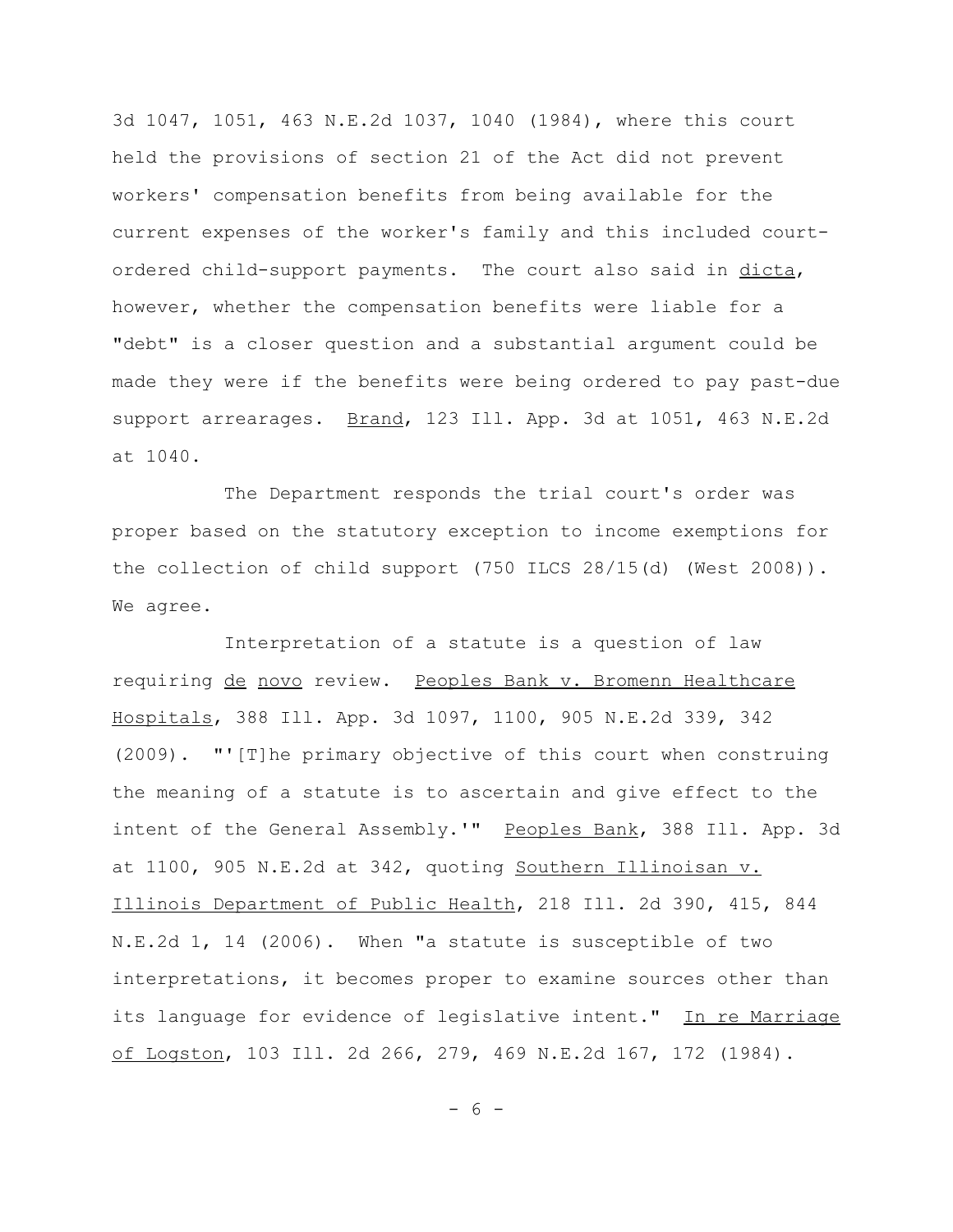The court may also examine other legislation on the same topic as well as statutes addressing related subjects. Logston, 103 Ill. 2d at 283, 469 N.E.2d at 174.

The exception to income exemptions from judgment appears in section 15(d) of the Income Withholding for Support Act (Withholding Act) (750 ILCS 28/15(d) (West 2008)), which provides as follows:

> "(d) 'Income' means any form of periodic payment to an individual, regardless of source, including \*\*\* workers' compensation  $***$ [.]

> > \* \* \*

Any other [s]tate or local laws which limit or exempt income or the amount or percentage of income that can be withheld shall not apply."

Notwithstanding section 21 of the Act, which exempts workers' compensation awards from liability for debts, section 15(d) of the Withholding Act creates an exception to that exemption for the collection of child support, including arrearages.

The Withholding Act was enacted in 1999 to "consolidate[] into a single new Act the lengthy and nearly identical provisions relating to income withholding for support that were formerly contained in" the Code (305 ILCS 5/10-16.2 (West 2008)), the Illinois Marriage and Dissolution of Marriage Act (750 ILCS 5/706.1 (West 2008)), the Non-Support of Spouse and Children Act

- 7 -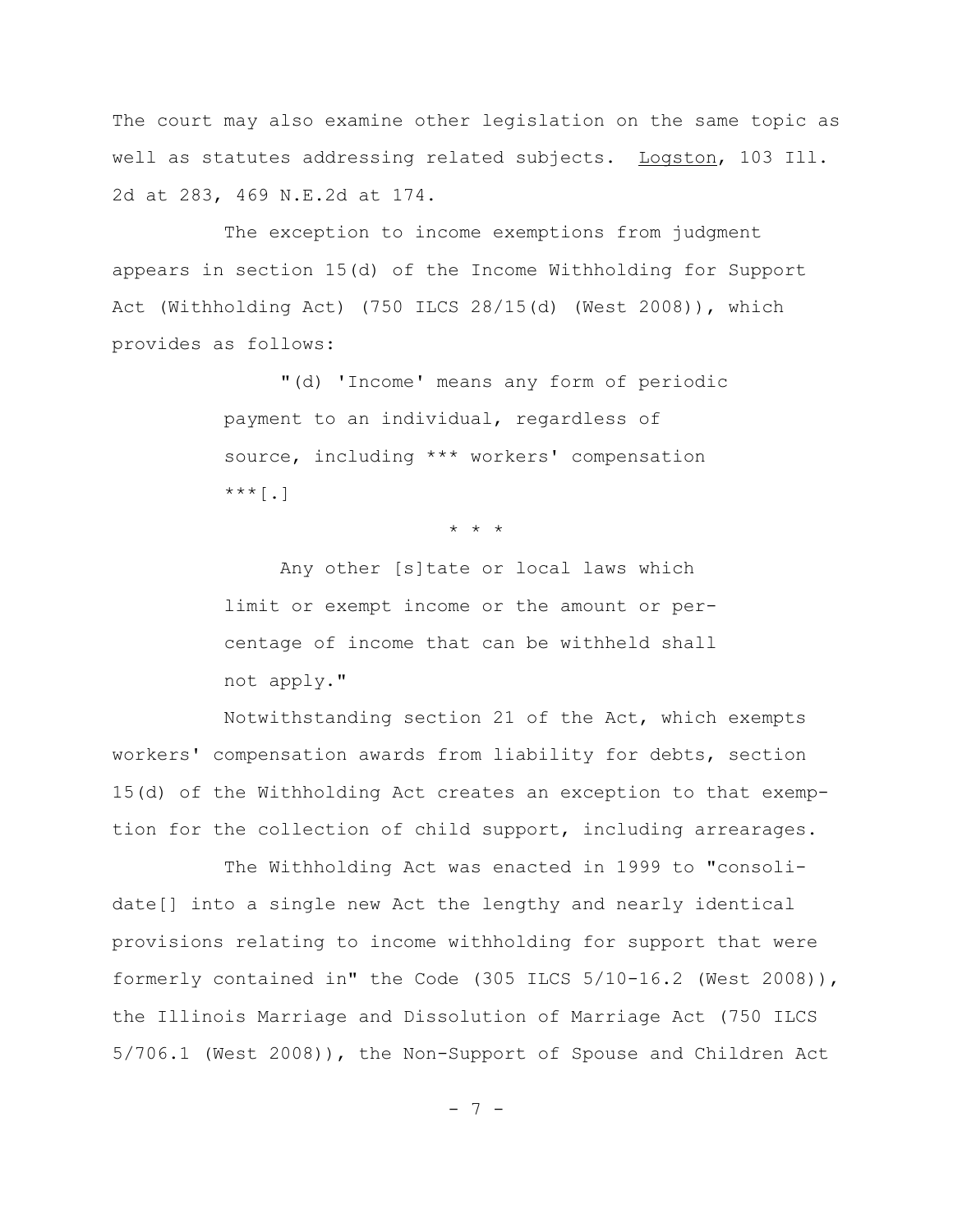(750 ILCS 15/4.1 repealed; now see 750 ILCS 16/22 (West 2008)) and the Illinois Parentage Act of 1984 (750 ILCS 45/20 (West 2008)). 750 ILCS 28/5 (West 2008). Section 20(c)(3) of the Withholding Act provides for the withholding of "income" for payment of child support including "the amount of any arrearage" from any payor of income to a child-support obligor. 750 ILCS 28/20(c)(3) (West 2008).

The language of section 15(d) of the Withholding Act is clear and straightforward. Any other state or local law purporting to exempt statutorily defined income, which includes workers' compensation benefits, does not apply to proceedings involving the collection of child support.

Frank's reliance on the dicta of **Brand** is misplaced. While the court there noted a "substantial argument" could be made orders to pay child-support arrearages could amount to a "debt" for which section 21 of the Act made workers' compensation benefits exempt from liability, the argument is not a winning one. The Brand court's comments, made in 1984, are interesting, but if the legislature wanted to exempt workers' compensation payments from collection of child-support arrearages, it could have done so when it enacted the Withholding Act in 1999. Instead, the language of section 15(d) of the Withholding Act is clear: any other state or local laws purporting to grant such an exemption are overridden by the provisions of section 15(d).

Other cases decided since Brand, some dealing with the precursors to section 15(d) (see In re Support of Matt, 105 Ill.

- 8 -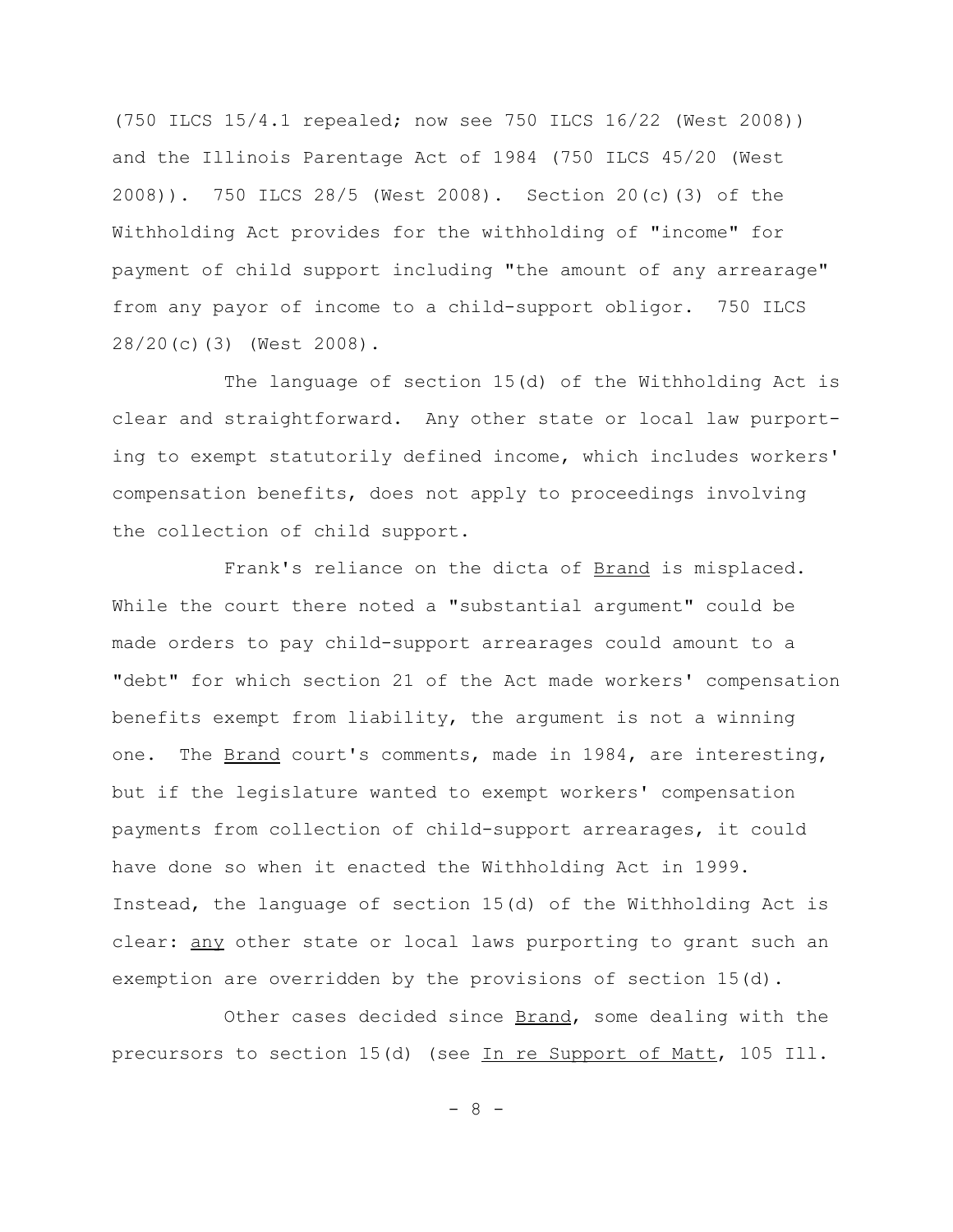2d 330, 473 N.E.2d 1310 (1985); Logston, 103 Ill. 2d 266, 469 N.E.2d 167) and some dealing with section 15(d) itself (see In re Marriage of Murphy, 338 Ill. App. 3d 1095, 792 N.E.2d 12 (2003)), have found both maintenance and child support, including arrearages, may be withheld from statutorily defined income even when another statute exists "exempting" that particular income. As noted by the court in Matt, "the General Assembly established that it is the public policy of Illinois to ensure that support judgments are enforced by all available means." Matt, 105 Ill. 2d at 334, 473 N.E.2d at 1312.

Applying Frank's workers' compensation settlement funds to his past-due child support also serves the intent of the Act. The Illinois workers' compensation scheme was enacted "to furnish a measure of financial protection to the workman and his dependents for injuries received by him which arose out of and in the course of his employment." Baker & Conrad, Inc. v. Chicago Heights Construction Co., 364 Ill. 386, 393, 4 N.E.2d 953, 957 (1936). Sections 7 and 8 of the Act recognize a worker's dependents are intended beneficiaries. Section 7 provides for compensation to go directly to a worker's dependents in the event of a fatal injury (820 ILCS 305/7 (West 2008)), and section 8(b) provides a worker's compensation for nonfatal injuries is increased if he has a spouse and/or child  $(820$  ILCS  $305/8$ (b) $(1)$ , (b)(2), (b)(2.1) (West 2008)).

Because dependents are intended beneficiaries of workers' compensation awards, the public policy furthered by the

- 9 -